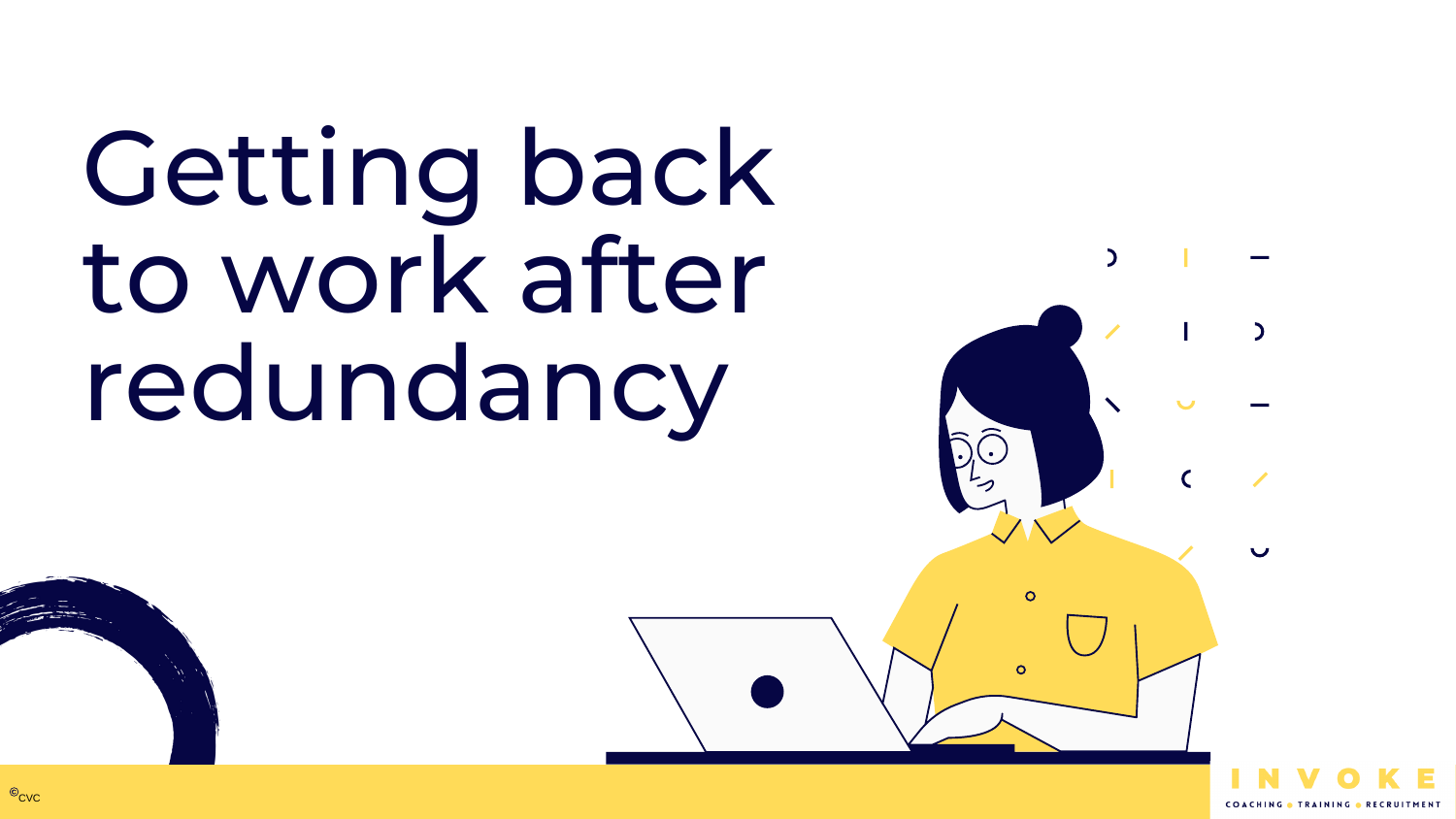### GET BACK TO WORK YOU.

#### How to take back control and get back to work after redundancy.

Being made redundant always comes as a surprise; even when there are warning signs.

And if there's one thing that COVID-19 has taught us, it's that all measure of surprises can lurk around every corner. The global changes that came crashing into our lives from March 2020 drove us into a year unlike any other; pulling the rug from under our feet personally and professionally.

With marketing budgets in the UK seeing their biggest decline since the 2009 financial crash as businesses flounder to cut spending1, the result is a number of marketers and creatives suddenly out of work.

But, instead of admitting defeat, this is an opportunity to start fresh and embrace the change. To take a look at your strong points, your skills and experience, together with what it is you need to thrive. And to get back to work in a more fulfilling career than ever before. Sound impossible?

Not at all. Here are some actionable steps to get you started.



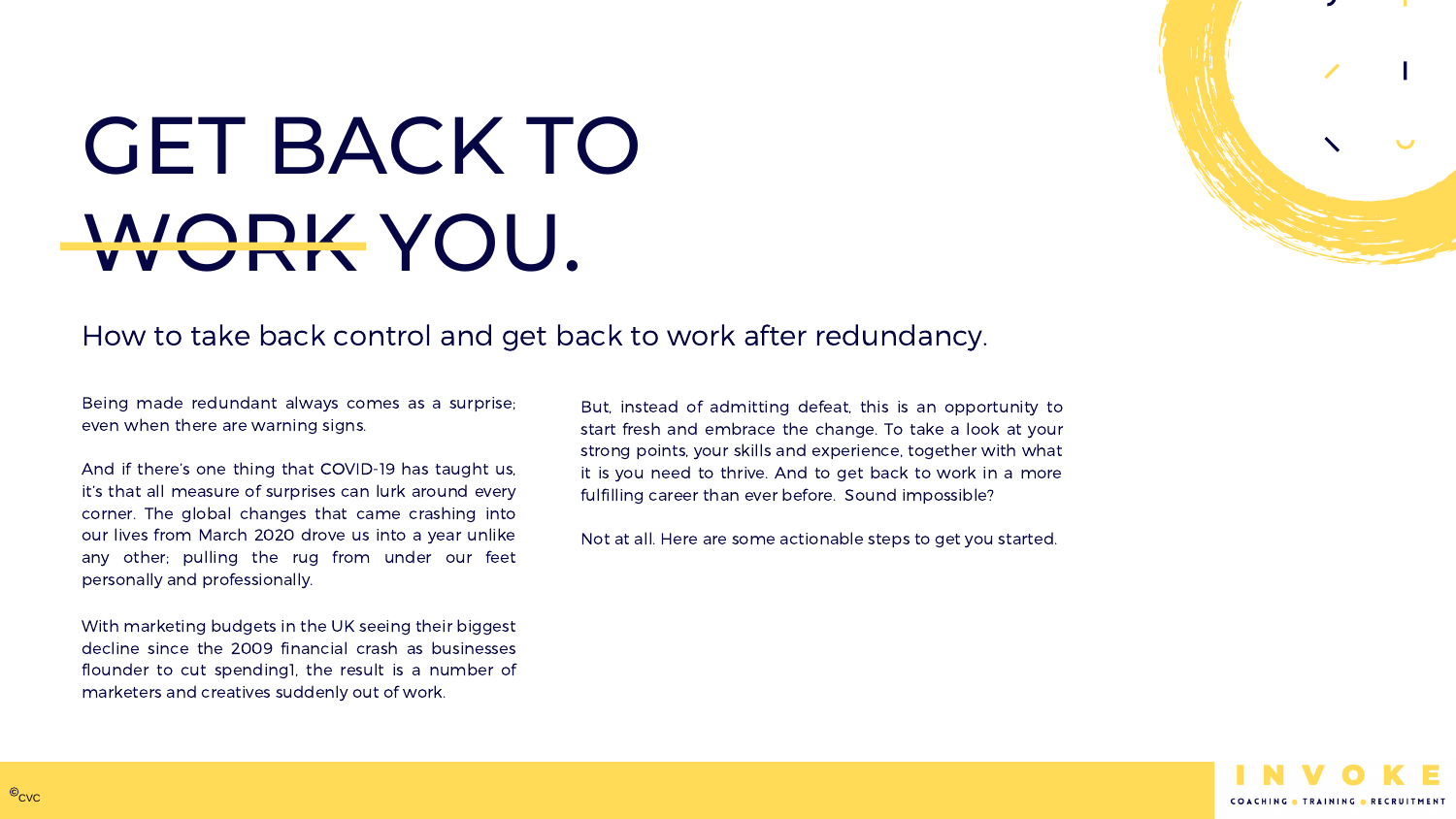#### Don't take it personally

You weren't made redundant - your role was. And while it's entirely natural to feel a mix of emotions and to want to grieve what you have lost, it's important to stay logical about the financial and business reasons that led to your job loss. And in the meantime…



#### Keep busy

Need to keep your mind off your recent job loss and get back a positive outlook? Then get to work on your CV. Review your LinkedIn. Create a presence on your socials. Update your portfolio. Get networking and speaking to recruiters. YOU'RE in control. But, of course, it's a busy time out there and the competition is hot, so…

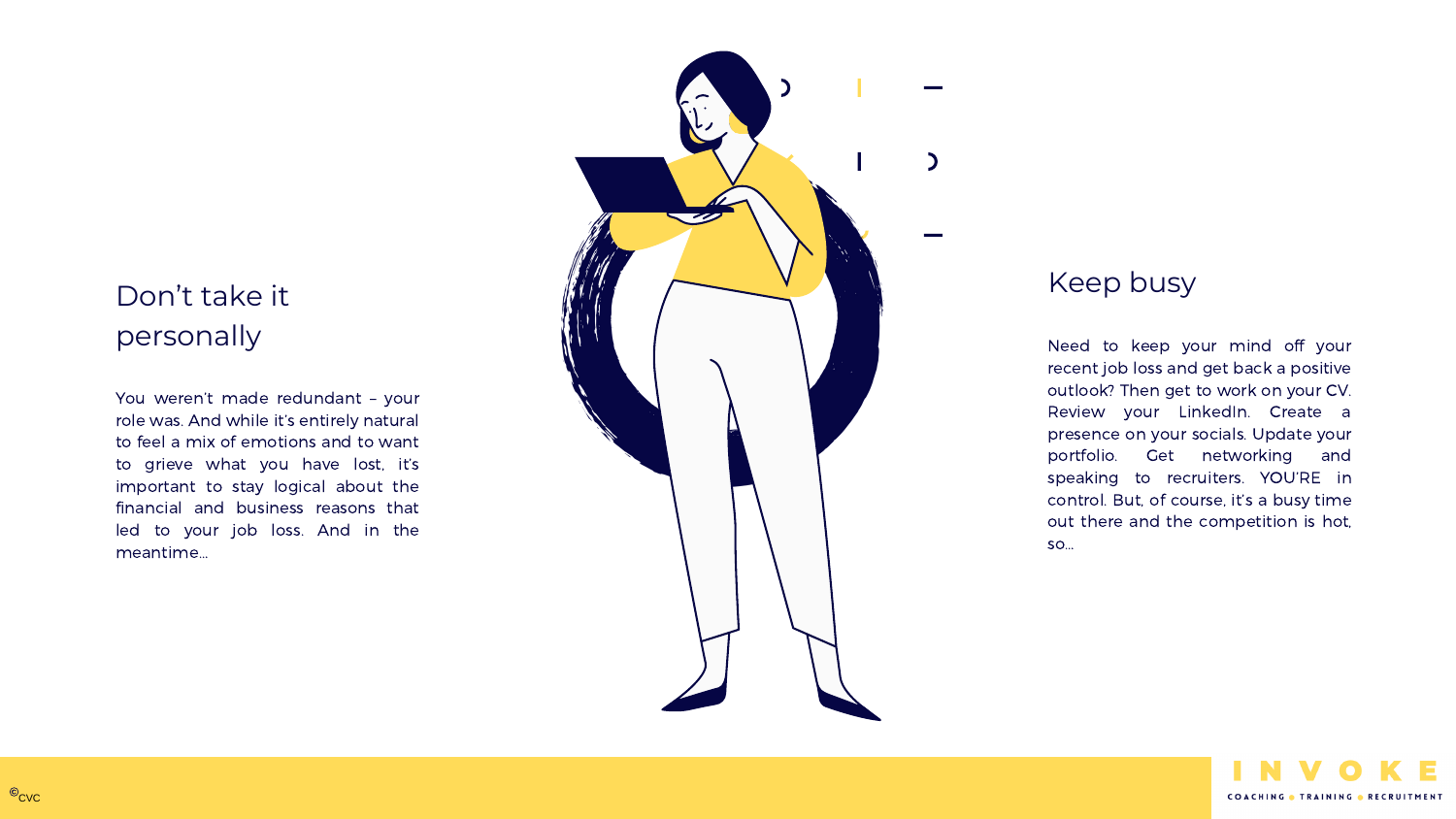

#### Get creative

You need to stand out, so use your CV and social as an opportunity to show your creative and marketing abilities. Consider the different channels and formats available to you, from audio to video. Think podcasts and video blogs rather than traditional posts or written blogs. And remember the times we are in; less physical events are happening, making face-to-face networking difficult; so getting across your personality online is crucial. And, even though you're behind a screen, always be authentic. However, to demonstrate the person you are and the expertise you can offer in a way that stands above the noise means you have to be bold and…

#### Market yourself

Make a list: what have you done? What projects have you delivered? What skills do you possess, and what experience can you take forward from your redundant role? Marketing is what you do every day; now it's time to do it for you. Find your niche and focus your efforts on that to build your professional identity. In addition, to really stand out above the noise of your fellow marketeers, you should...



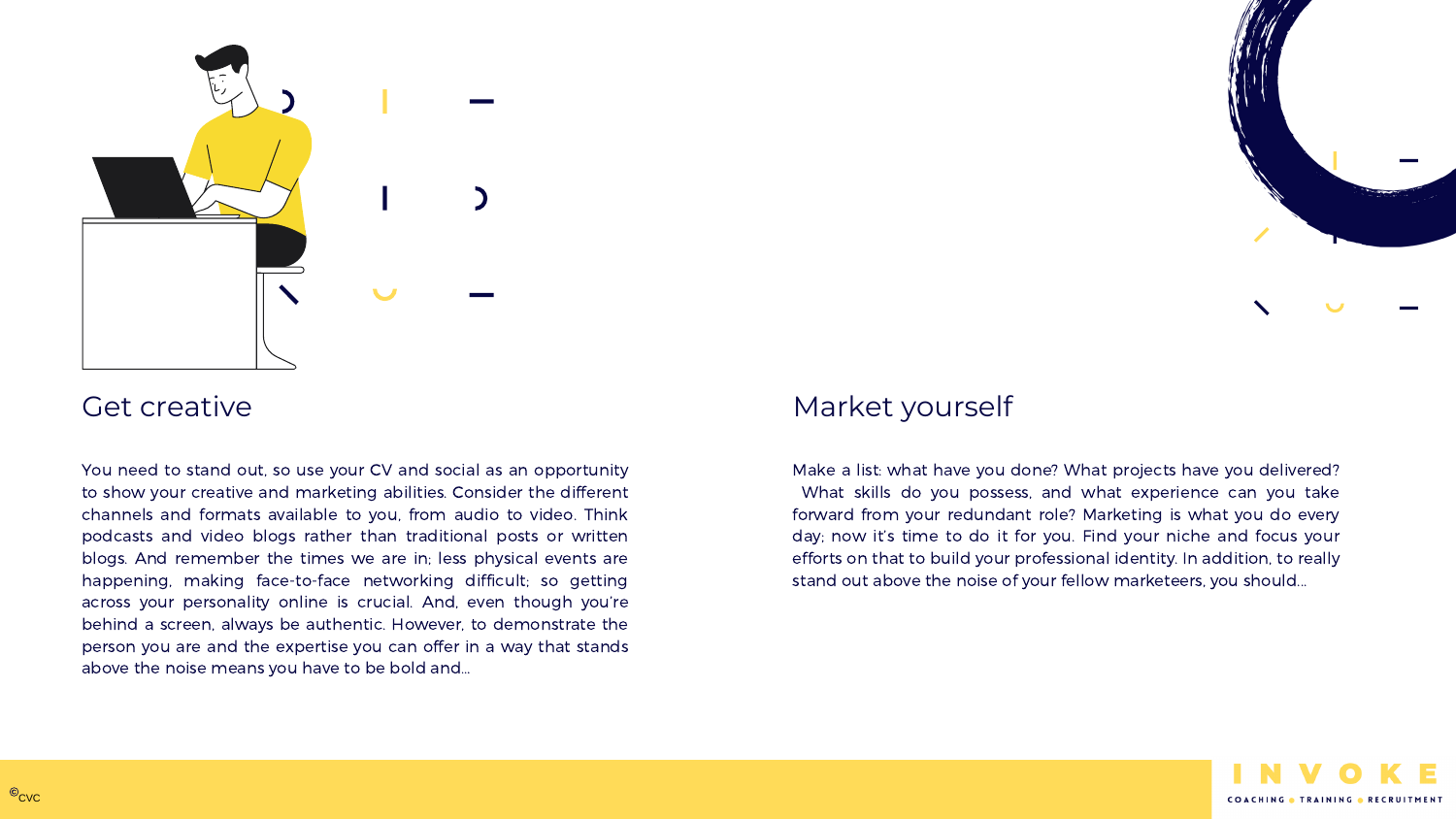#### Consider the current climate

What are the challenges that businesses are up against post COVID-19, and how can you help? Marketing is changing as brands and agencies everywhere are looking to do more with less. There is a big focus on sustainability. Taking things online. There is a much higher awareness of the supply chain after the world came to a standstill at the start of 2020. Showcase your knowledge or abilities in all these areas – have conversations on these focus areas. Demonstrate your value to your audience and stay relevant in a changing landscape. And then, when you do land your new role…



### Never stop looking for opportunities

Now is not the time to get complacent (if there ever was one). Keep striving within your role. Put your hand up for any new or potential opportunity. It's easy to get lost under a heavy workload, or to get comfortable doing only what you need to get by, but it's critical to your personal brand that you stay ahead. It all comes down to one thing: embracing change. If you can do this and develop an ability to adapt to anything, you'll be able to thrive no matter what surprises come your way.